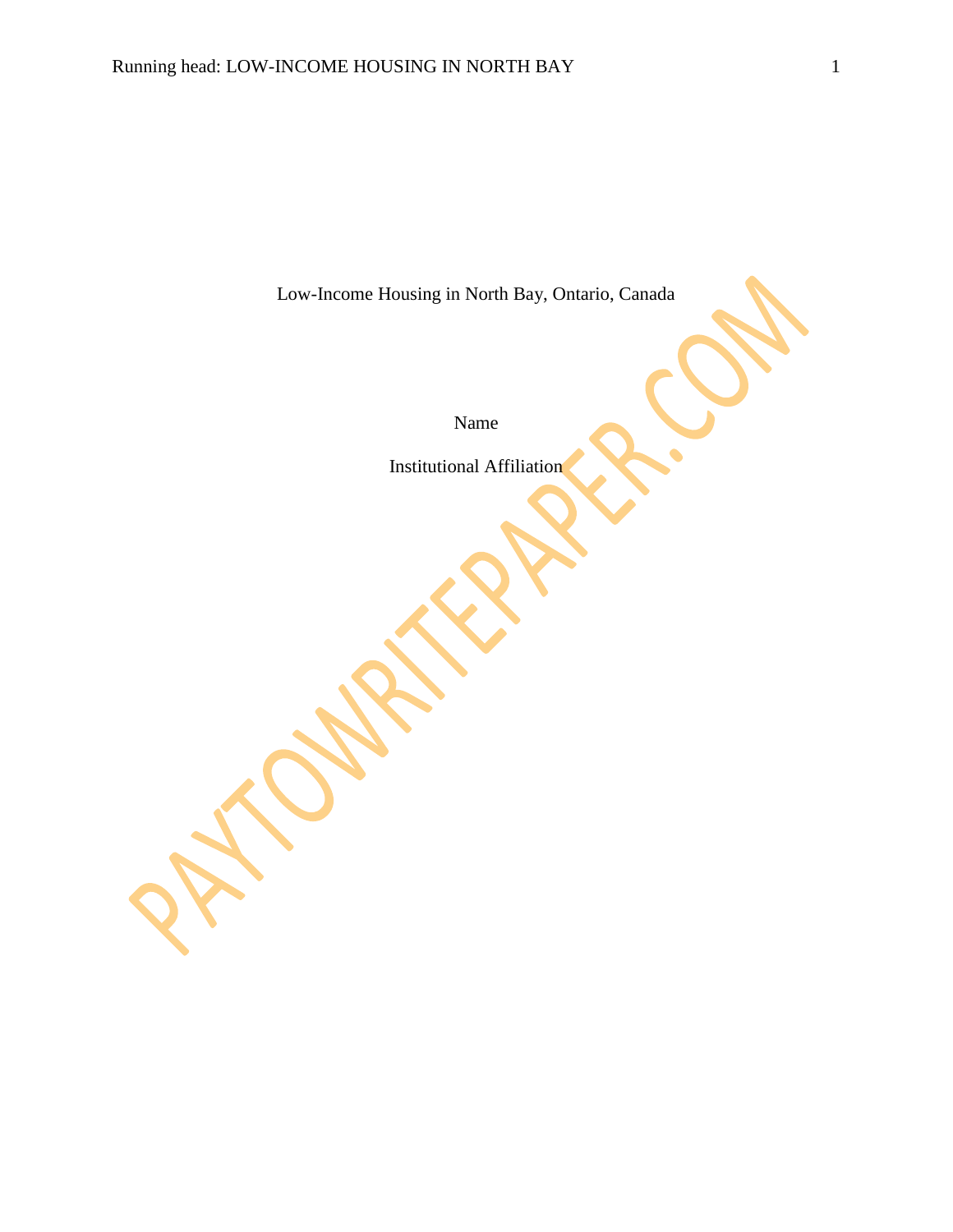Low-Income Housing in North Bay, Ontario, Canada

# **Research statement**

The Ontario government has embraced various policies that have resulted in decreased availability of affordable houses, as well as reduced legal protection for tenants. For instance, the government cut the social assistance rates in 1995, a move that reduced shelter allowances by 21.6% (OHRC, 2016). In the same year, funding for the development of 17,000 units that were under a cooperative and non-profit development venture was amended (OHRC, 2016). Also, the government withdrew from ongoing social housing projects and passed the responsibility for social housing to the municipalities. The challenges in housing were further aggravated by the Tenant Protection Act of 1997 (Hulchanski, 2002). The law scraped rent managing programs on unoccupied residential buildings, making it appropriate for proprietors to eject residents. The changes impacted by the policies in the 1990s are still inflated even with the increase in vacancy rates in recent years (OHRC, 2016). The people are still waiting for discounted accommodation and the establishment of modern living units has been given little effort. Additionally, the private sector's provision of rental residence is decreasing with many units being transformed to nonrental entities by private developers who prefer lucrative house markets to the less profitable rental housing (OHRC, 2016). With the reviewed facts, this paper proposes research on lowincome housing in the North Bay area in Ontario, Canada.

# **Objectives**

- To investigate the relationship between the level of wages and housing affordability in North Bay
- To Investigate the reasons for inadequate housing among low-income earning individuals in North Bay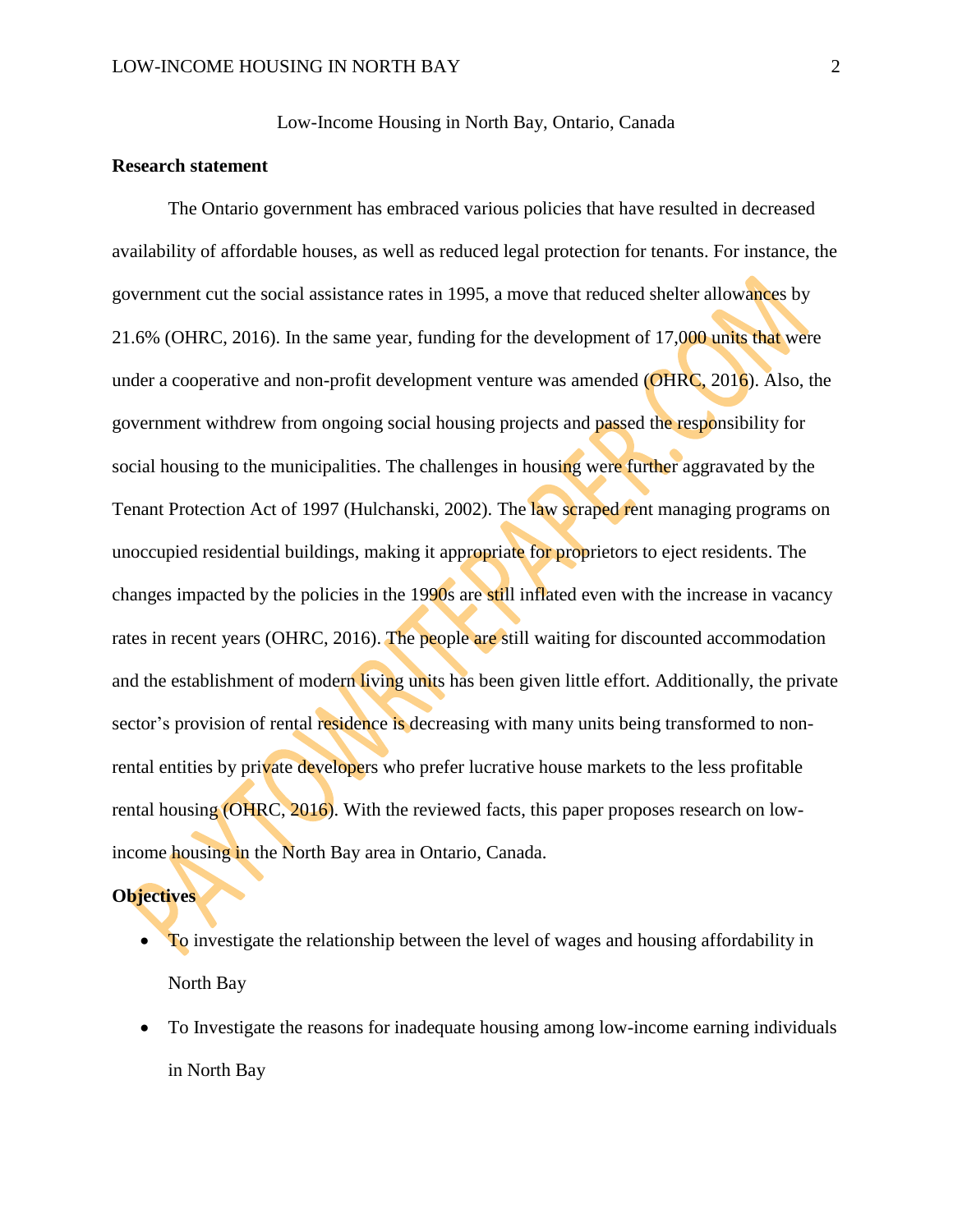To establish the influence of social assistance in housing among low-income earners in North Bay

#### **Literature review**

North Bay area of Ontario has a steady population of 775,000 according to 2011 statistics that contrast the extensive Ontario area that shows an increase of over 10 percent each decade (Hulchanski, 2002). While vacancy rates have continuously amplified in the region over the years, many people experience various challenges in getting accommodation due to aspects contributing to unaffordability. According to the Statistics of Canada Mortgage and Housing Corporation (CMHC), the affordability of a dwelling unit refers to the dwellings that a person incurs below thirty percent of the full family income before paying taxes (Hulchanski, 2002). The organizations identify that family income is all earnings that people at 15 and above years of age get in the same household. Housing conditions are the measures that are used to summarize the circumstances in which a particular family lives. The measures are used to determine if housing is physically in good condition, spacious to comfortably accommodate the inhabitants and if the house is affordable. Either, they check if the housing is adequate, suitable, and if it is priced reasonably. An affordable residence fits in the three criteria concerning the financial status of the people (Hulchanski, 2002).

Statistical reports in Canada suggest that affordability is a key issue in metropolitan areas such as North Bay than the factors of being adequate or suitable. In the case of Ontario, it is estimated that the mean rates for a two-bedroom studio have raised by 5.6% between 1999 and 2000. Consequently, the price resulted in a doubling of the rate of inflation. Prospects drawn from the inflation period suggest that the pricing of houses in Ontario cities multiplied by two (Suttor, 2012).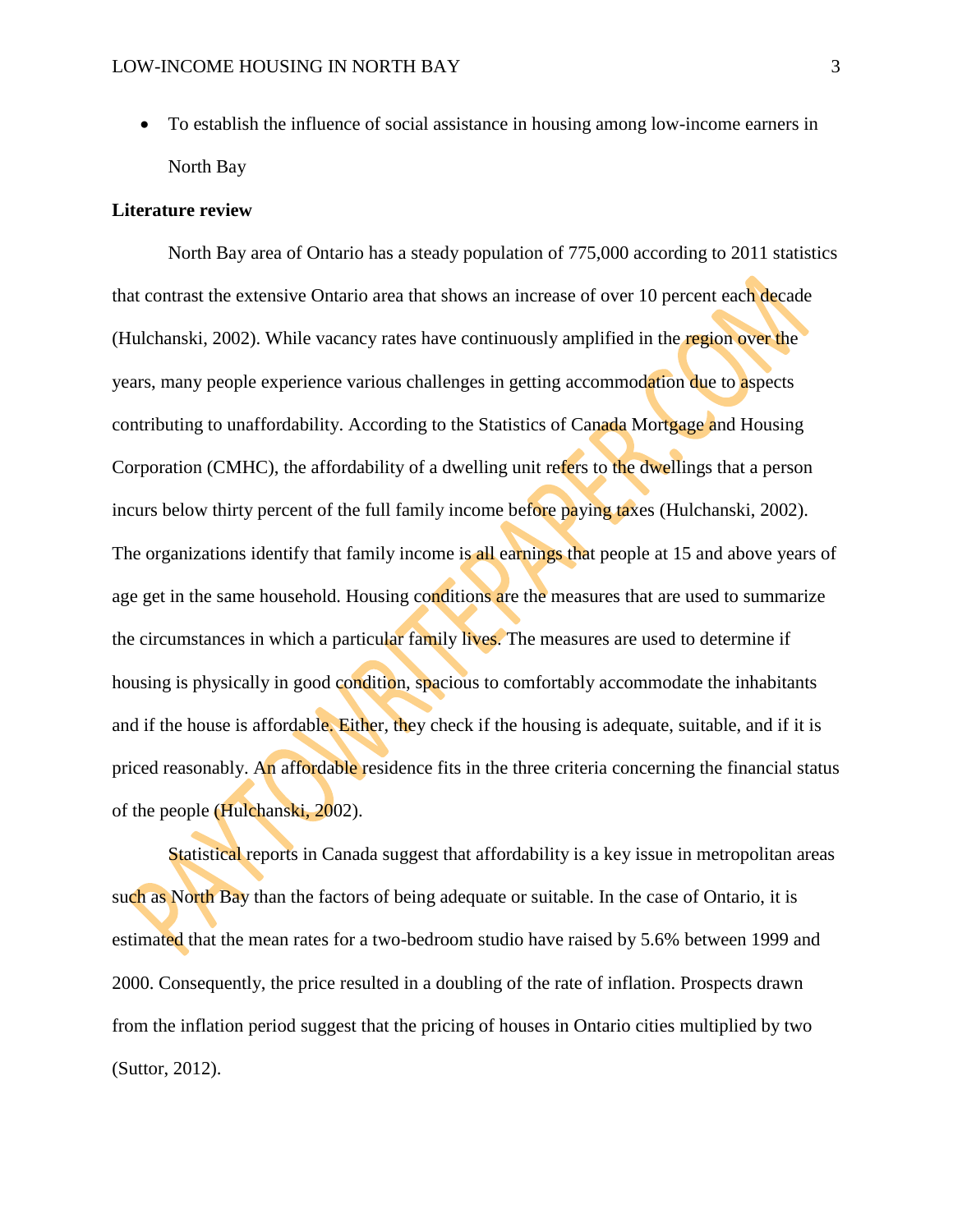According to Bowes, Bridges, Campbell, Francoeur, and Plumstead (2008), the district of Nipissing has at least 22,420 individuals who are aged 15 and above, working full-time throughout the year. The data from 2005 represents a 31.6% of the population that is lower than the entire working population in the province at 37.1%. Further comparisons show that the people earned less than \$40,049 annually while the rest of the district recorded an average of \$44,748 per year. Additionally, the gender gap showed that men made over \$10,000 more than women. The employment is mainly in the retail trade sector that offers 13% of the jobs. Bowes, et al. (2008), report that the key employment sector in the Ontario province is the manufacturing industry and it offers better compensation than the retail sector. Conclusively, people living in the Nipissing areas such as North Bay are likely to be challenged in terms of income compared to other parts of Ontario.

Reports indicate that housing in the Ontario region has had cases of discrimination and harassment (OHRC, 2016). Although most landlords in the area are dedicated to complying with the codes and tenants needs, some indulge in discriminative ways when offering vacancies. In the context of low-income earners, discrimination arises in situations where tenants are under social assistance. Reported cases suggest that housing workers had trouble finding landlords who were willing to offer houses, and it was common for advertisements to recommend that the houses were strictly available for working people or professionals only (OHRC, 2016). The ideology has become a norm in the area, such that people in the low-income class aren't able to raise questions regarding it. The issue is only raised when such individuals have other concerns rather than housing. The rent deposit landlords are allowed to collect from another base for discrimination (Bailey, 2009). There are cases where individuals have been asked to pay large sums of money as a deposit. Consequently, this discriminates against the persons with a low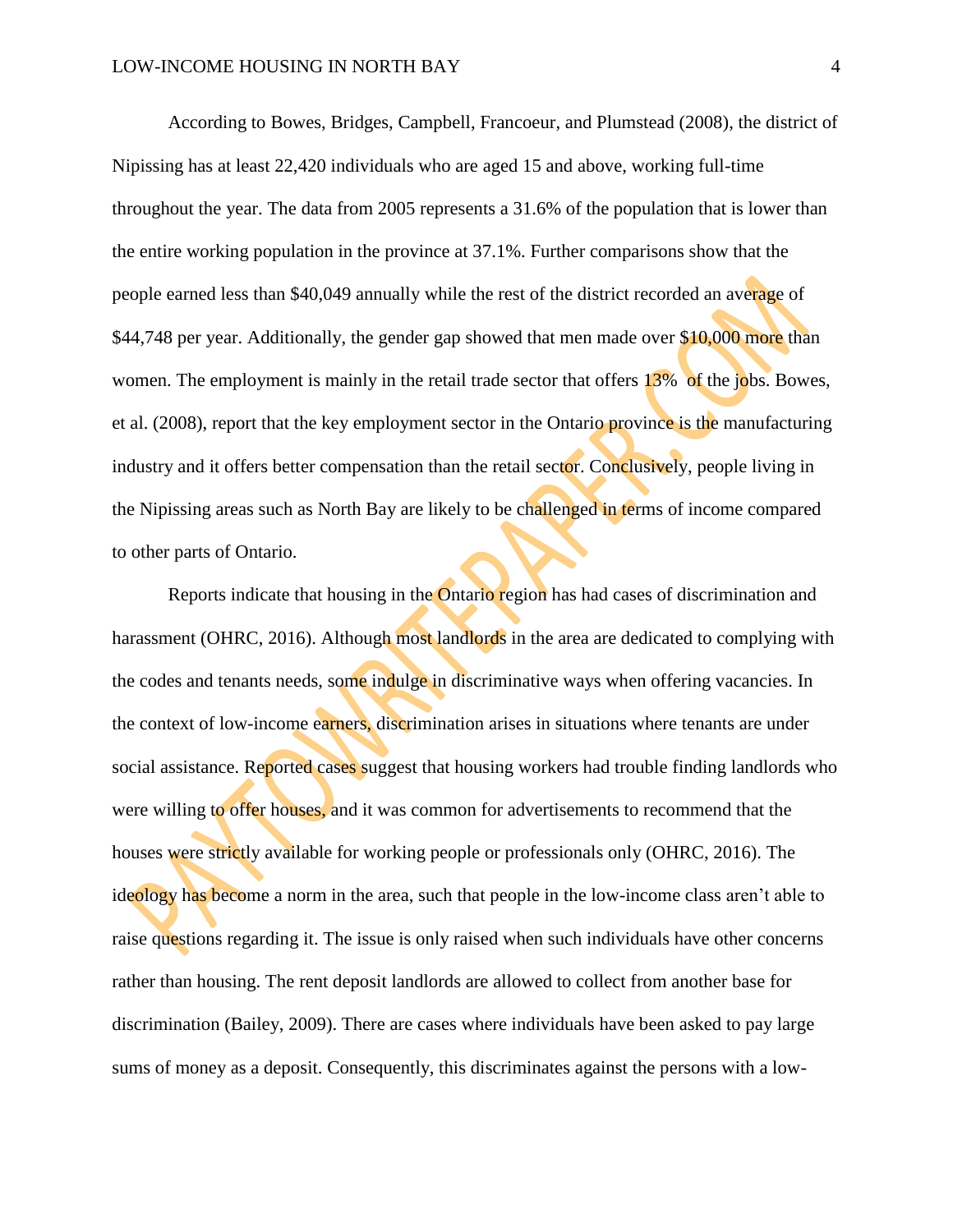income range limiting them from acquiring decent housing (OHRC, 2016). Credit checks are also common before the owners admit residents in their premises. Individuals who have a poor credit rating are considered not applicable because they might prioritize paying their bills instead of rent (Levitt, 2016). The argument raised by various reviews in the housing sector in the Nipsining district suggests that the accessibility of reasonably priced houses is influenced by limited social help, inadequate compensation and discrimination.

#### **Methodology**

The study will be carried out through a qualitative approach that will focus on literature review. Studies will be carried out on census and employment reports to relate the trend in affordability of dwellings with income statistics in the area. Physical observations in the area will be made to identify the kind of housing and individuals that dwell in them.

### **Study Area and Subjects**

The study will be carried out in sample residential places in North Bay city. The study population includes individuals deemed to be living in deplorable conditions due to their lowincome levels. The comparison will be made using observations in areas that host professionals with high-income levels.

#### **Data Sources**

Data will be collected through observation of the type of housing and the economic status of the area. The findings will be supported by census and employment reports available on government records and credible internet sources. Literature review materials will be sourced from the internet and the library.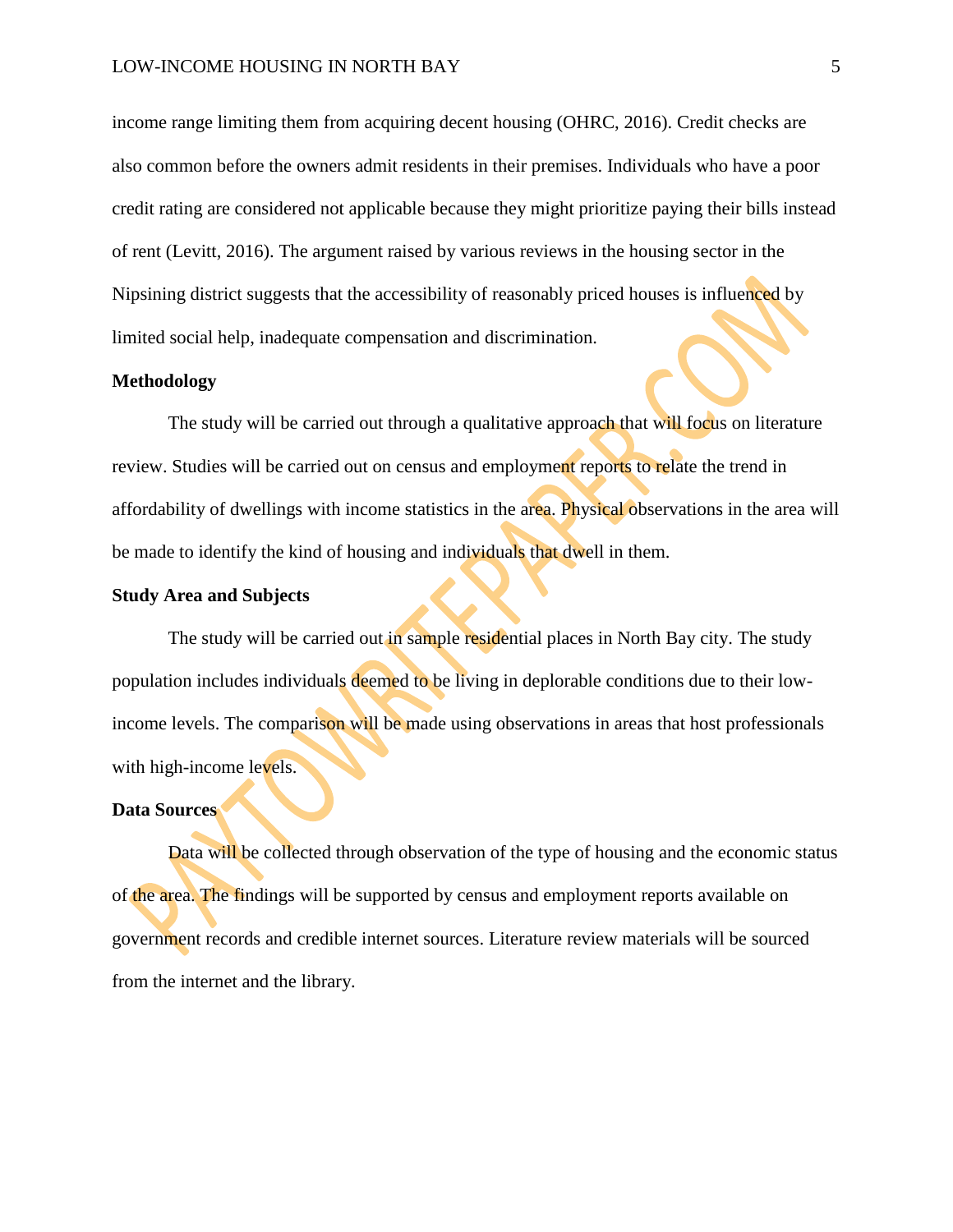### **Study Variables**

The research will focus on the following variables that have emerged as concerns in the entire region of Ontario

- Type of employment and wage
- Types of discriminating factors
- The availability of social assistance
- Preference of inadequate housing

# **Analytical Techniques**

The findings of the research will be analyzed through a comparative approach that involves relating the observations made, the information on published literature and the data acquired from statistical reports from the area. Collectively, the research will emanate into a report that reviews the condition of low-income housing in North Bay, Ontario, Canada.

# **Study Plan**

The initial step in the study will involve carrying out a literature review of published articles on the topic. Secondly, data will be gathered from census and employment reports from the areas. Then observations will be made to confirm and make conclusions about the available information.

#### **Potential Results**

The results of the study can be postulated to be the same as those in the larger district of Nipissing. Reviews show that the housing among the people who have a low income is affected by their low wages. Considering that most people work in the retail sector where the compensation is low compared to the manufacturing industry, people in North Bay are expected to earn limited finances that can justify affordable housing. Consequently, the discrimination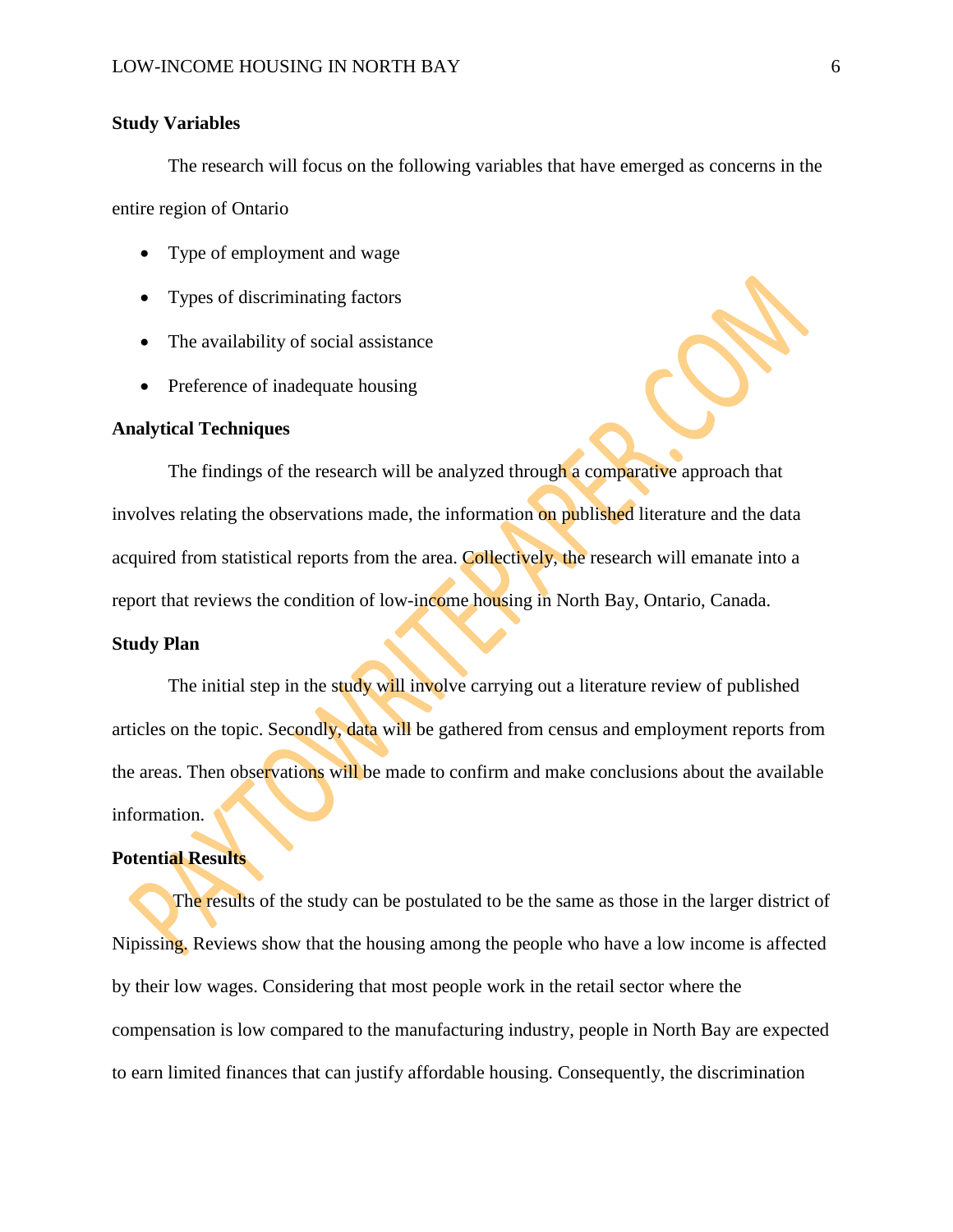aspect is suggested to emanate from the level of income a family can raise. It is predictable that limitations to better housing are a result of discrimination due to low-income levels. The high preference of inadequate accommodation can be attributed to discriminating factors that not only arise because of financial levels but also credit history and requirements for the rent deposit. The housing situation can be attributed to the status of social assistance and the discriminating nature that accompanies it.

## **Conclusion**

Housing is a rudimentary human need that the government and the society should ensure it is available to all people. Affordable housing is highly dependent on the financial capacity of a household. Despite this, many discriminating factors have been identified that limit the availability of dwellings for people in the low-income level. A study of the situation faced by such people in North Bay can help in formulating sustainable plans for the community and achieving sufficient housing in the area.